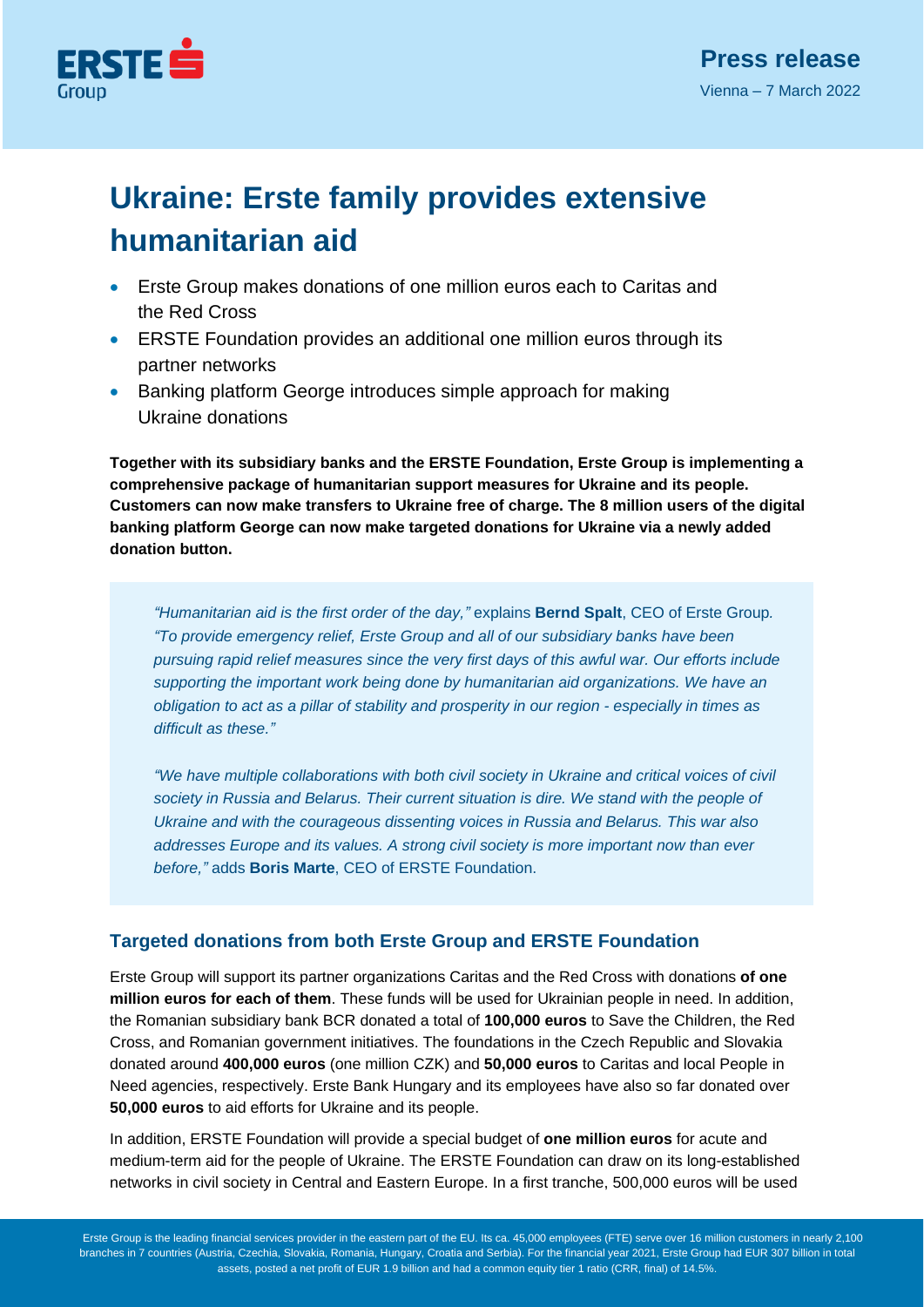

for the following measures: In close coordination with the teams of the social banking departments of Erste Group's banks in Slovakia, Hungary and Romania, those NGOs that are already active on the borders with Ukraine and in contact with their colleagues will be supported in helping people who have fled to these countries. With the help of Ukrainian and European partner foundations, organizations in Ukraine will be supported from a fund for direct aid: logistically, for evacuations and to ensure their safety. This also concerns independent journalistic reporting, which ERSTE Foundation has long supported in Eastern Europe. A considerable leveraging of these funds is ensured through the cooperation with other European foundations. Finally, ERSTE Foundation, together with its partners in education and science, as well as its associated cultural initiatives, aims reach out with aid programs to those Ukrainian people who arrive in Austria. Given that this war and its effects are likely to be felt for a long time to come, a decision on how best to apply the second part of the ERSTE Foundation's special budget for Ukraine will be made at a later date, after the situation has been assessed.

### **George offers donation recommendations and simple processing**

Erste Group is also supporting selected aid organizations with a newly added donation function in George, its digital banking platform. The more than two million George users in Austria will find a button in their transfer window with a direct transfer option for the aid program "Nachbar in Not" ("Neighbor in Need"). This new function is being added automatically and has been available as of March 4.

The same simple donation function is also available in all of the other markets in which Erste Group customers use George: Czechia, Slovakia, Hungary, Croatia, and Romania. The donations collected in these countries will be for a selected aid institution based in the respective country. In total, 8 million Erste Group customers will be addressed as potential donors for trustworthy aid organizations.

| George Austria (2.1 mn users)  | Nachbar in Not                               |
|--------------------------------|----------------------------------------------|
| George Czechia (2.4 mn users)  | Pomozte Ukrajině s Pamětí národa             |
| George Slovakia (1.1 mn users) | Človek v ohrození                            |
| George Hungary (623,000 users) | Magyar Máltai Szeretetszolgálat              |
| George Romania (1.4 mn users)  | Donatii pentru UKRAINA - Organizatia Salvati |
|                                | Copii                                        |
| George Croatia (357,000 users) | Unicef, Zagreb                               |

### **Fee-free banking services for Ukraine transfers**

All payments from Erste Group accounts to Ukraine can be made free-of-charge. Any fees incurred will be refunded to the account holder after the transfer. This step is being taken to facilitate private aid payments and donations to those organizations where the money is needed most.

In addition, Erste Group's subsidiary banks throughout Central Europe are providing Ukrainian refugees with access to free accounts to facilitate money supply and transfers.

*Further details on how Erste Bank und Sparkasse customers in Austria can support Ukraine and its people are available here: <https://www.sparkasse.at/stand-with-ukraine>*